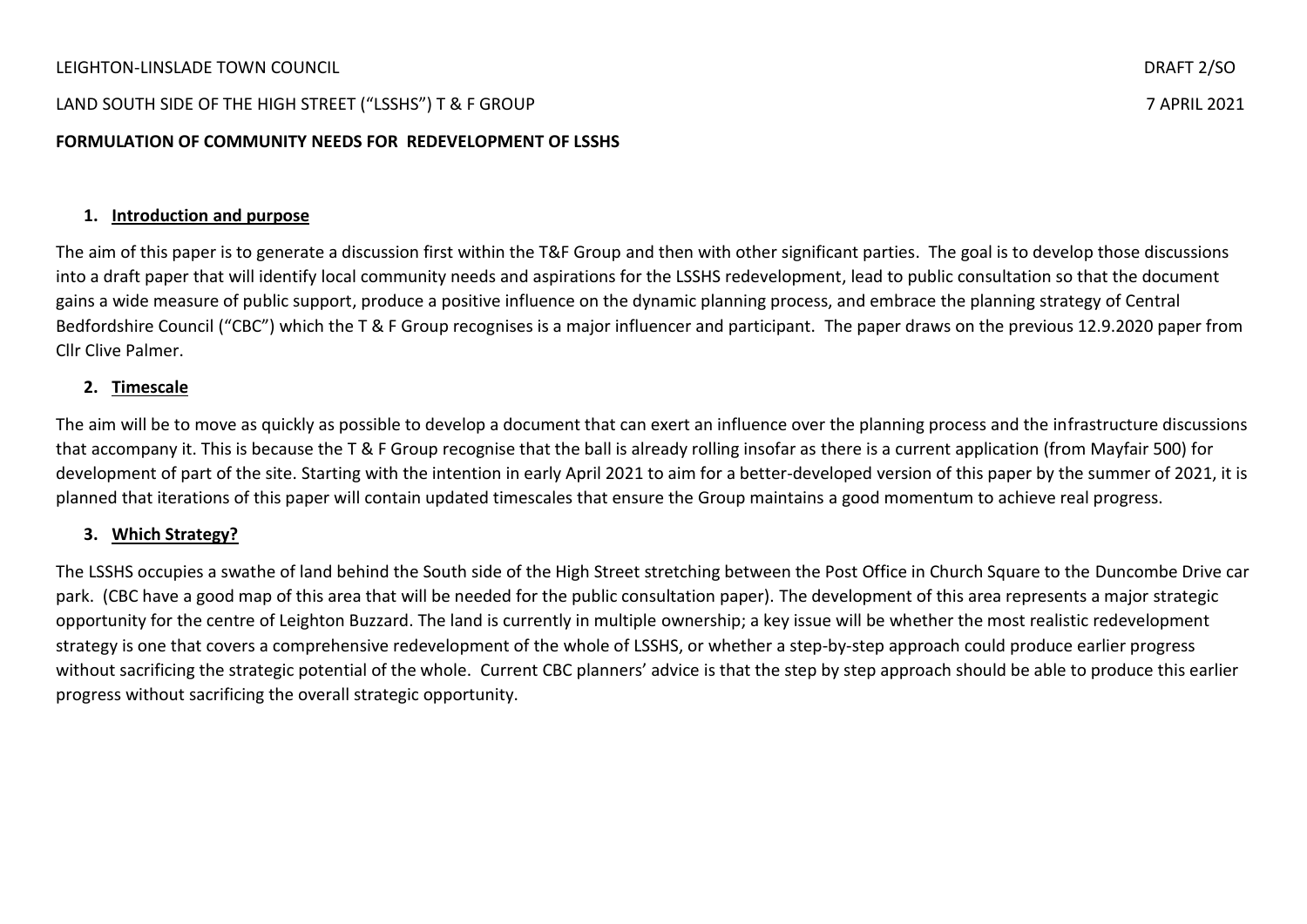# **4. Development Scope**

In no special order, the more obvious candidate elements of the redevelopment strategy appear to be

|                  | Use of space                 | Comments<br>(CBC paper suggests a total area of around 2.5 hectares)                                                   | Possible<br>Space | Generating<br>footfall when | Possible phasing<br>(Early/mid/late) |
|------------------|------------------------------|------------------------------------------------------------------------------------------------------------------------|-------------------|-----------------------------|--------------------------------------|
|                  |                              |                                                                                                                        | Allocation        | during day?                 |                                      |
| $\mathbf{1}$     | Retail                       | Discussion needed to review the current retail offer in the town alongside the                                         | 16%               | $9 - 5$                     |                                      |
|                  |                              | implications of the move towards on-line shopping pushed by the current                                                |                   |                             |                                      |
|                  |                              | pandemic. Smaller specialist shops?                                                                                    |                   |                             |                                      |
| $\overline{2}$   | Residential                  | Accepted that residential development will be a key driver for developers                                              | 40%               |                             |                                      |
|                  |                              | wanting to make things happen - and a key producer of infrastructure yield to                                          |                   |                             |                                      |
|                  |                              | fund other elements.                                                                                                   |                   |                             |                                      |
| 3                | Hospitality                  | E.g. hotel: coffee-shop(s); café(s): "pub"/bar(s): Possibly an early project, i.e. the                                 | 8%                | 8 till late                 |                                      |
|                  |                              | current Mayfair 500 Travelodge application.                                                                            |                   |                             |                                      |
| 4                | Public/community             | E.g. performance space with accompanying facilities: meeting rooms: museum:                                            | 14%               | 9 till late                 |                                      |
|                  |                              | tourism office: etc. This element is expanded below.                                                                   |                   |                             |                                      |
| 5                | <b>Essential or "social"</b> | Candidates are e.g Policing Hub; re-located Town Council offices: relocated                                            | 4%                | 9-5 mostly                  |                                      |
|                  | services                     | TacTic Centre outreaching young people: daytime meeting spaces for older                                               |                   |                             |                                      |
|                  |                              | people particularly living alone: a Mens's Shed facility: etc                                                          |                   |                             |                                      |
| 6                | <b>Business</b>              | a) Start-up business units                                                                                             | 3%                |                             |                                      |
|                  |                              | b) If evidence suggests shortage of space in the town centre, e.g. for "hot-desk"<br>rented office space for meetings. | 2%                |                             |                                      |
| $\overline{7}$   | Health                       | The Leighton Buzzard Health Hub? A permanent vaccination centre?                                                       | 2%                | $9 - 4$                     |                                      |
| 8                | Education                    | A local college outpost?                                                                                               |                   |                             |                                      |
| $\boldsymbol{9}$ | Childrens play               |                                                                                                                        | 2%                | $9 - 4$                     |                                      |
|                  | (indoor/outdoor)             |                                                                                                                        |                   |                             |                                      |
| 10               | Indoor market                | A permanent crafts-oriented market.                                                                                    | 1%                |                             |                                      |
| 11               | Restaurant(s)                | Say, an 8 till 6 affordable hot-food operator and a 7 till 11 higher-price facility. -                                 | 3%                |                             |                                      |
|                  |                              | depends partly on the Mayfair 500 application.                                                                         |                   |                             |                                      |
| 12               | Car parking                  | Probably multi-storey - 500 cars                                                                                       | 8%                |                             |                                      |
| 13               | Heritage display             | For example, a narrow-gauge engine with sand cars on rails - or a replica Vickers<br>Vimy plane.                       |                   |                             |                                      |
| 14               | Conference centre            | Separated out from the public/community item                                                                           |                   |                             |                                      |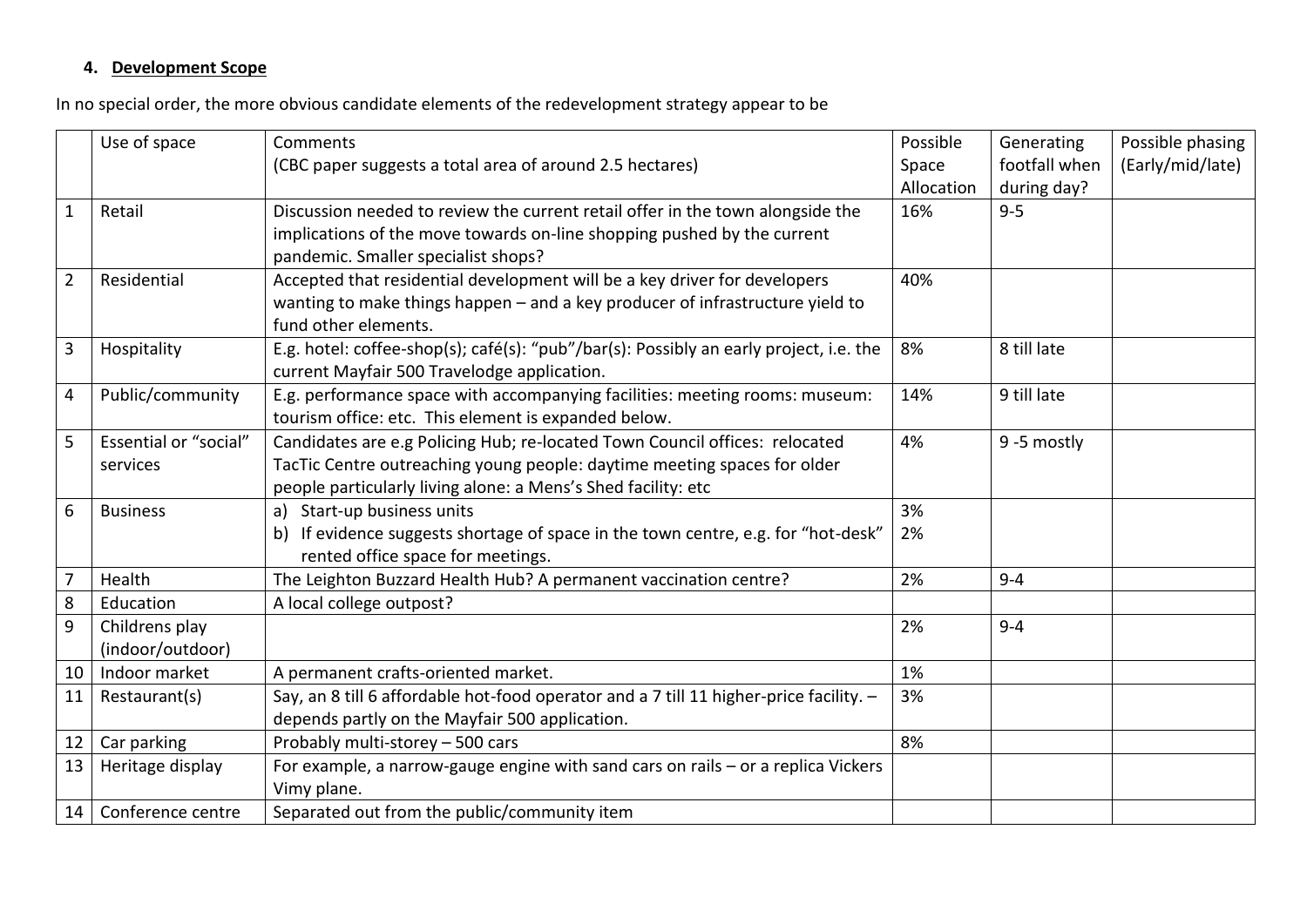This list will be incomplete; discussion will improve it. The suggested space allocations are simply intended to generate discussion and to ensure that the discussions over public/community use are anchored financially and therefore space-wise to the whole development. The Town Council may need to be tenacious in pressing for adequate non-residential space allocations.

The footfall column looks at whether the development can be kept "active" for as many hours as possible rather than closing down at 5.30 pm.

The "Phasing" column will be important insofar as the funds for building a public/community use facility will need to flow from somewhere: it won't be realistic to plan that facility to reach completion several years before any residential development is completed.

#### **5. Public/Community space**

Some of the candidate uses that have already been suggested are, in no special order, but we will need to get some sort of priority order:

|                | Use                                                 | Comment                                            | What current provision exists  | Priority  | Space            | Any visible running   |
|----------------|-----------------------------------------------------|----------------------------------------------------|--------------------------------|-----------|------------------|-----------------------|
|                |                                                     |                                                    | in the town, and where is the  | for T & F | allocation       | costs?                |
|                |                                                     |                                                    | unmet need?                    | Group     |                  |                       |
|                | A partitionable performance space, with spaces for  | The aim is for                                     | Need to define this clearly    |           | 60% in           | Admin / Marketing     |
|                | rehearsals, dressing-rooms, admin office, bar,      | multi-                                             | w.r.t the Library Theatre. The |           | total            | manager: bar staff;   |
|                | community cafe, toilets - acting as a daytime drop- | functionality.                                     | suggested capacity compares    |           |                  | cleaners; ushers,     |
|                | in centre as well as a performance event space.     |                                                    | with the Library Theatre's     |           |                  | lighting, stage and   |
|                | Suggested capacity 500. Capable of live music       |                                                    | 170-200 capacity.              |           |                  | audio staff           |
|                | performance, theatre events, film shows. With       |                                                    |                                |           |                  |                       |
|                | retractable seating. Income-generating.             |                                                    |                                |           |                  |                       |
| $\overline{2}$ | Large meeting room e.g. one able to hold 350        | Possibly using the                                 | Ditto. Which types/size of     |           | Part of          | Admin staff           |
|                | seated people for a single meeting. Capable of      | same spaces as                                     | meetings are least well        |           | the same         |                       |
|                | flexible seating; rows facing one-way for           | above in order to<br>make most intensive           | provided for at present in the |           | 60%              |                       |
|                | performances but more flexible for meetings.        | use of the spaces.                                 | town centre?                   |           |                  |                       |
|                | Income-generating.                                  |                                                    |                                |           |                  |                       |
| 3              | Small meeting rooms, perhaps six. Capacity 30       | Ditto                                              |                                |           | 10%              | Ditto                 |
|                | seated. Hire-able separately. Income-generating.    |                                                    |                                |           |                  |                       |
| $\overline{4}$ | Museum/tourism/heritage centre with space for       | Paul Brown of the LB                               | No current provision in the    |           | 20%              | Part-time curator.    |
|                | art and other exhibitions as well as permanent      | Archaeological and                                 | town.                          |           | (sharing         | Part-time shop staff. |
|                | displays. Small shop for related items. Sufficient  | <b>Historical Society has</b><br>done work on this |                                |           | space with<br>1) |                       |
|                | space to accommodate school visits. Some income     | possibility.                                       |                                |           |                  |                       |
|                | generation.                                         |                                                    |                                |           |                  |                       |
|                |                                                     |                                                    |                                |           |                  |                       |
|                |                                                     |                                                    |                                |           |                  |                       |